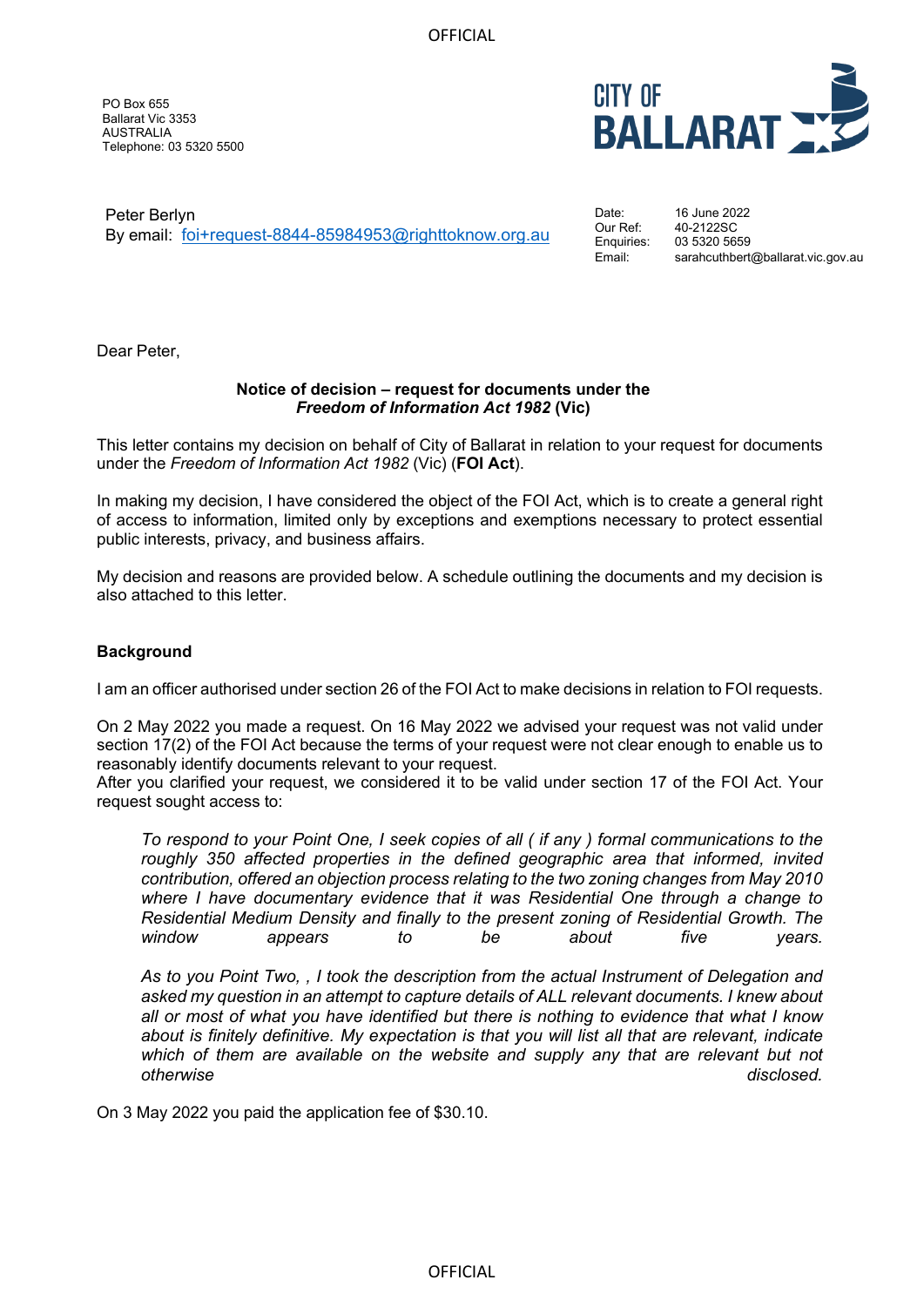# **Documents relevant to your request**

I found that:

The FOI Act does not apply to the documents you requested in Point 2 because they are currently publicly available.

As previously advised in the clarification letter sent to you on 16 May 2022, the below documents that relate to Point 2 are currently available on Council's website. I have attached the links below for your convenience.

*[Council Meeting agenda – 24 November 2021](https://www.ballarat.vic.gov.au/sites/default/files/2021-11/Updated%2024%20November%202021%20Council%20Meeting%20Agenda%20with%20attachments_Part5_0.pdf) (pg. 402) [Council Meeting minutes – 24 November 2021](https://www.ballarat.vic.gov.au/sites/default/files/2021-12/Confirmed%20Minutes%20-%2024%20November%202021%20Council%20Meeting.pdf) (pg. 22) [Governance Rules](https://www.ballarat.vic.gov.au/sites/default/files/2020-09/Governance%20Rules%202020.pdf) [Committee Policy](https://www.ballarat.vic.gov.au/sites/default/files/2021-09/Committee%20Policy.pdf) [Planning Delegated Committee Terms of Reference](https://www.ballarat.vic.gov.au/sites/default/files/2020-09/Planning%20Delegated%20Committee%20TOR.pdf) [Policy for Council Consideration of Planning Applications](https://www.ballarat.vic.gov.au/sites/default/files/2019-04/Consideration%20of%20Planning%20Application.pdf)*

I have liaised with the Coordinator Risk and Compliance who has advised that there are no further documents relevant to point 2.

Documents relevant to Point 1 of your request do not exist, and therefore were not located. This is because the amendment was prepared by the Minister for Planning, who is the planning authority for this amendment.

Consequently, Council did not send any notification to affected properties.

For further information, you may wish to view the Amendment summary which is available on line here - [https://planning-schemes.app.planning.vic.gov.au/Ballarat/amendments/C177.](https://planning-schemes.app.planning.vic.gov.au/Ballarat/amendments/C177)

### **Access charges**

The Freedom of Information (Access Charges) Regulations 2014 and section 22 of the FOI Act outline that an agency may impose charges for providing access to a document and sets out how to calculate those charges.

We calculated these charges on the following basis:

| Type of charge                |                    | How the charge was calculated |           |
|-------------------------------|--------------------|-------------------------------|-----------|
| Searching<br>for<br>documents | No.<br>οt<br>hours | Cost<br>per<br>hour           | Sub-total |
|                               |                    | \$22.20                       | \$44.40   |
| <b>Total access charges</b>   | \$44.40            |                               |           |

In this instance, I decided to waive the access charges and you do not need to pay anything.

# **Your review rights**

If you are not satisfied with my decision you have the right to apply for a review of my decision by the Information Commissioner under section 49A(1)(a) of the FOI Act.

A review application must be in writing, identify the decision to be reviewed and the agency who made it.

An application must be made to the Information Commissioner within 28 days from the day you receive this letter.